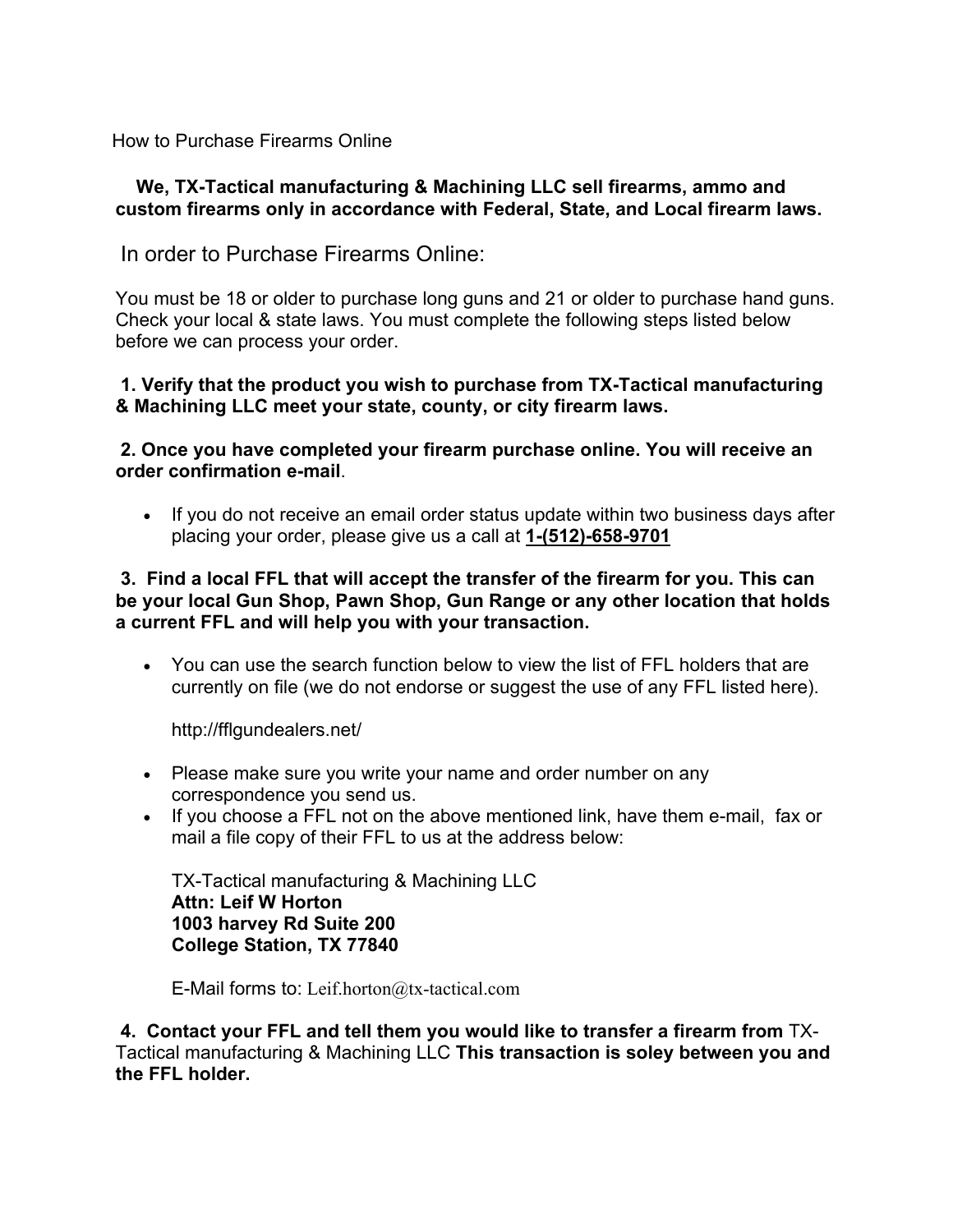**5. Once your FFL holder receives your firearm; you will need to pick it up.**

**\*\*\*Important: \*\*\*\* Upon arrival at your FFL, inspect your firearm to make certain that everything is acceptable before filling out the necessary paperwork. Once the transfer of the firearm is complete, the manufacturer's warranty is then in effect and from that point on any complications with the firearm will need to be handled by the manufacturer.**

# **Restrictions:**

## **Firearm Restrictions by State:**

| California                  | Handguns must be on Approved List. Assault weapons must be<br>CA Approved.             |
|-----------------------------|----------------------------------------------------------------------------------------|
| Connecticut                 | No Semi-Auto Rifles.                                                                   |
| Maryland                    | Firearms sales only to Class 01 FFL Dealer. Varying restrictions<br>on Assault Weapons |
| <b>Massachusetts</b>        | No Handguns, Varying restrictions on Assault Weapons                                   |
| New Jersey                  | Firearms sales only to Class 01 FFL Dealer. Varying restrictions<br>on Assault Weapons |
| New York                    | No Assault Weapons, No Handguns (NYC)                                                  |
| Washington D.C. No Firearms |                                                                                        |

Please check your local laws for restrictions before ordering firearms.

## **NOTE: Ammunition and Firearms must be purchased separately, in two separate orders.**

# **To Purchase Ammunition Online:**

Federal law requires that you must be at least 18 years old to purchase shotgun ammunition and 21 years or older to purchase handgun and rifle ammunition.

- We can ship ammunition to your door via **\_\_\_\_\_\_\_\_\_\_\_\_.**
- Use of known shipper, no third party
- No sales outside the U.S
- Ammunition shipped by air requires Hazardous Material (HazMat) classification and additional fees will apply.
- Ammunition shipments to Alaska and Hawaii **must** be by air.
- Ammunition and firearms **must be** purchased separately.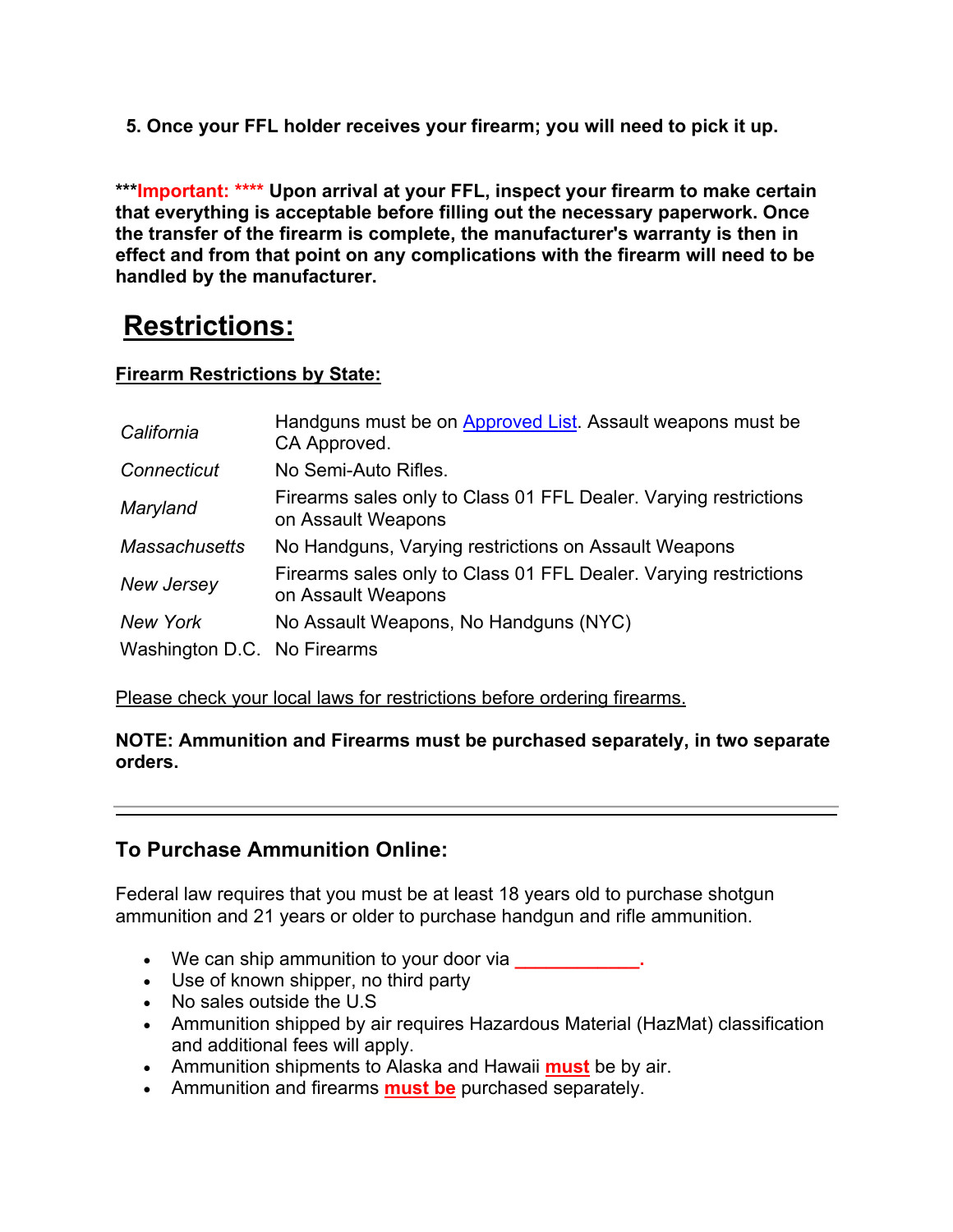- For safety reasons, we **do not** accept returns on ammunition.
- **Always** make sure you use the correct ammunition for your specific firearm.
- Check your local laws for any other regulations before ordering.
- All sales over 100.00 that are being shipped to a residence will require an adult signature and are not allowed to be left at the door, fees will apply.

## **Ammunition Restrictions by State:**

| <i>Illinois</i>                     | We must have a copy of your FOID and State ID on file                    |
|-------------------------------------|--------------------------------------------------------------------------|
| Connecticut                         | We must have a copy of your AEC or Pistol Permit and<br>State ID on file |
| Chicago, IL                         | No Ammo without a FFL                                                    |
| Cook County, IL                     | No Ammo without a FFL                                                    |
| Los Angeles, CA                     | No Ammo without a FFL                                                    |
| <b>Massachusetts</b><br>(Statewide) | No Ammo without an FFL                                                   |
| New York City, NY                   | No Ammo                                                                  |
| Oakland, CA                         | No Ammo without a FFL                                                    |
| San Francisco, CA                   | No Ammo without a FFL                                                    |
| Sacramento, CA                      | No Ammo without a FFL                                                    |
| Washington D.C.                     | No Ammo                                                                  |
| APO & FPO Address                   | No Ammo                                                                  |
| PO. Boxes                           | No Ammo                                                                  |

Please check your local laws for restrictions before ordering ammunition.

**NOTE: Ammunition and Firearms must be purchased separately, in two separate orders.** 

## **Air Gun Restrictions:**

*Hawaii Illinois Massachusetts Michigan New Jersey New York*